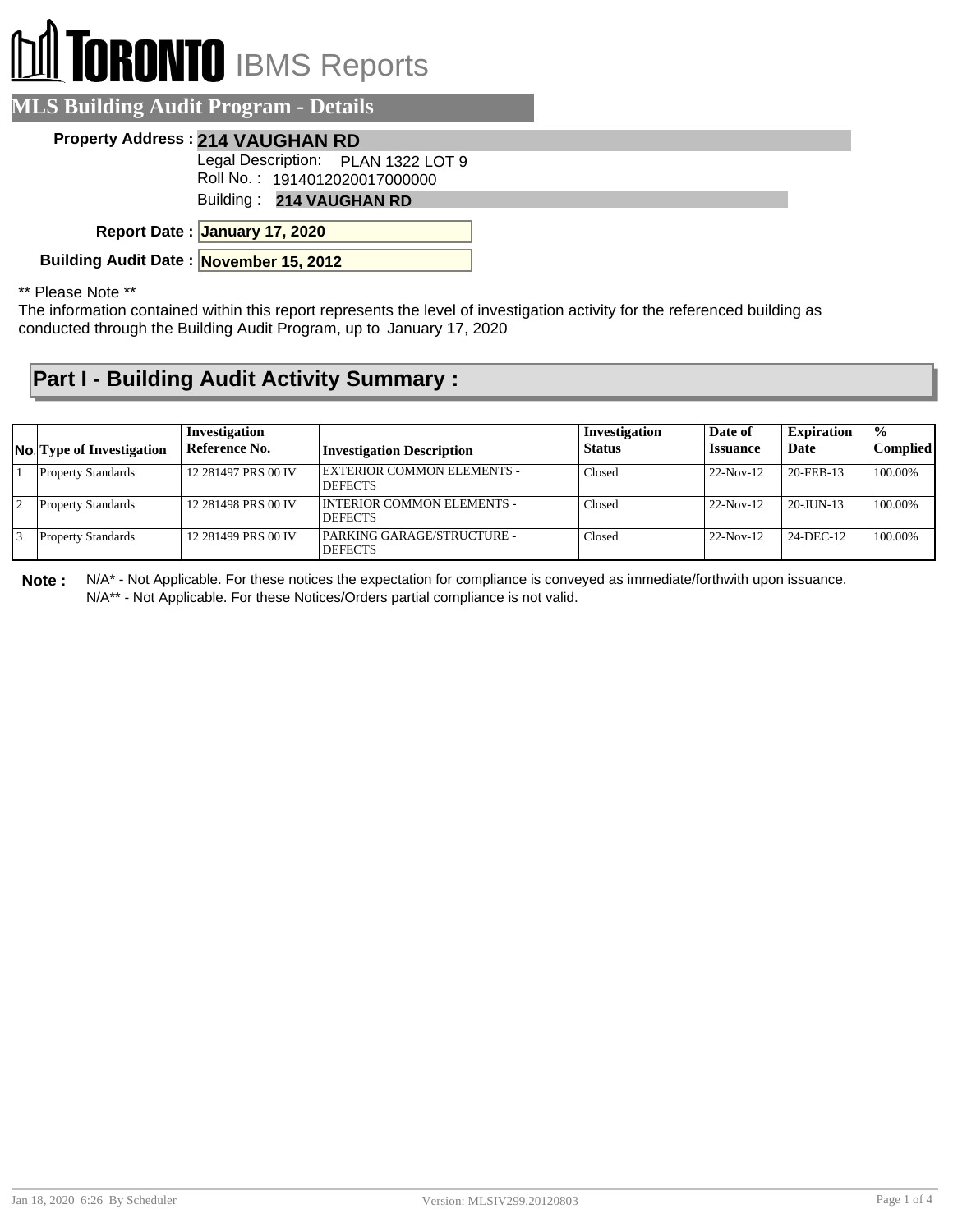### **Part II - Building Audit Details for Property Standards Orders :**

| No. Investigation         | ∣Reference No. | <b>Investigation Description</b>                                 | <b>Status</b> | <b>Issuance</b>     | <b>Date</b> | <b>Inspection Date</b> |
|---------------------------|----------------|------------------------------------------------------------------|---------------|---------------------|-------------|------------------------|
| <b>Property Standards</b> |                | 12 281499 PRS 00 IV PARKING GARAGE/STRUCTURE -<br><b>DEFECTS</b> | Closed        | 22-Nov-12 24-DEC-12 |             | $2$ -Jan-13            |

**No. of defects contained within the Order :**

**No. of defects that remain outstanding :**

|               | <b>Deficiency Details</b>                                                                                                                                                                                                                                                                                                                             |          |               |  |  |  |  |  |  |
|---------------|-------------------------------------------------------------------------------------------------------------------------------------------------------------------------------------------------------------------------------------------------------------------------------------------------------------------------------------------------------|----------|---------------|--|--|--|--|--|--|
| No.           | <b>Violation/Defect</b>                                                                                                                                                                                                                                                                                                                               | Location | <b>Status</b> |  |  |  |  |  |  |
|               | Large safe-exit arrows are not displayed on safe-exit doors 1.5 metres above the floor, measured<br>from the center of the arrow to the floor, with the arrow pointing down.                                                                                                                                                                          | Garage   | Closed        |  |  |  |  |  |  |
| $\mathcal{P}$ | Small safe-exit arrows are not prominently displayed on columns or walls 1.5 metres above the<br>floor, measured from the center of the arrow to the floor; at least every ten (10) metres along the<br>safe-exit route; at all safe-exit route decision points along the safe-exit route; and wherever a<br>safe-exit route crosses a traffic aisle. | Garage   | Closed        |  |  |  |  |  |  |
| 3             | The safe-exit door, the frame of a safe-exit door and the wall adjacent to the safe-exit door to a<br>distance of one (1) metre on both sides of the frame, and to a height of three (3) metres above the<br>floor or to the soffit above the bulkhead over the door is not the required coloured green.                                              | Garage   | Closed        |  |  |  |  |  |  |

**0**

**3**

| Type of<br>$ No $ Investigation | <b>Investigation</b><br>∣Reference No. | <b>Investigation Description</b>                                 | <b>∣Investigation Date of</b><br><b>Status</b> | <b>Issuance Date</b> | <b>Expiration</b> | <b>Next Scheduled</b><br><b>Inspection Date</b> |
|---------------------------------|----------------------------------------|------------------------------------------------------------------|------------------------------------------------|----------------------|-------------------|-------------------------------------------------|
| Property Standards              |                                        | 12 281497 PRS 00 IV EXTERIOR COMMON ELEMENTS -<br><b>DEFECTS</b> | <b>Closed</b>                                  | 22-Nov-12 20-FEB-13  |                   | 21-Feb-13                                       |

**No. of defects contained within the Order :**

**No. of defects that remain outstanding :**



|     | <b>Deficiency Details</b>                                                                                                                                                              |          |               |  |  |  |  |  |
|-----|----------------------------------------------------------------------------------------------------------------------------------------------------------------------------------------|----------|---------------|--|--|--|--|--|
| No. | <b>Violation/Defect</b>                                                                                                                                                                | Location | <b>Status</b> |  |  |  |  |  |
|     | The stairs, treads, risers, are not maintained in good repair. Namely; spalling concrete                                                                                               | Exterior | Closed        |  |  |  |  |  |
|     | The (stairs, treads, risers, guards, handrails, and/or other appurtenant attachments) and/or their<br>supporting structural members are not maintained in good repair.                 | Exterior | Closed        |  |  |  |  |  |
|     | The front porch is not maintained in good repair. Namely; cracks in concrete                                                                                                           | Exterior | Closed        |  |  |  |  |  |
|     | Height of the guard for the exit stairs are less than 920 millimetres measured vertically to the top<br>of the quard from a line drawn through the outside edges of the stair nosings. | Exterior | Closed        |  |  |  |  |  |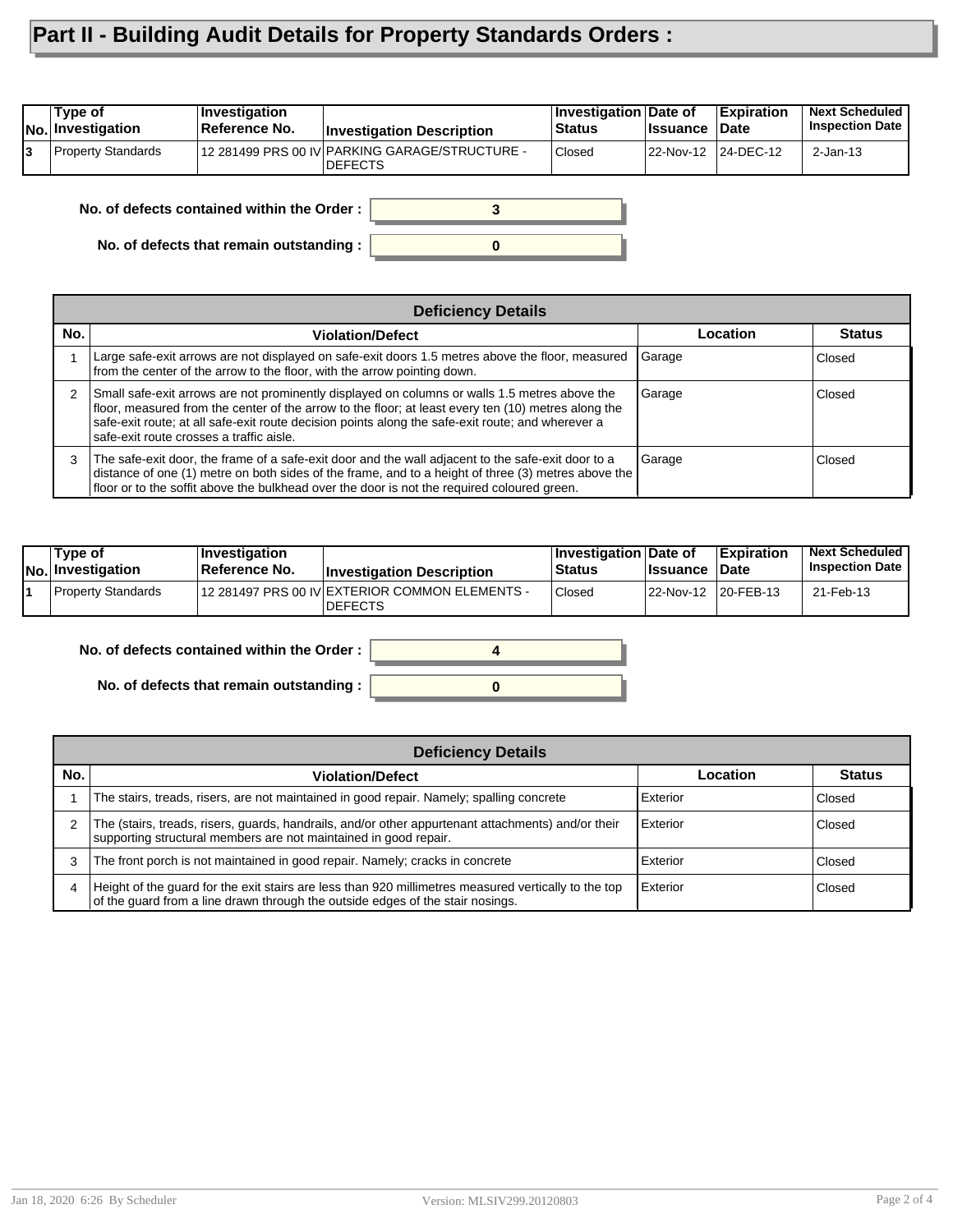|    | Tvpe of<br><b>No. Investigation</b> | $\blacksquare$ Investigation<br><b>Reference No.</b> | <b>Investigation Description</b>                                  | <b>∐nvestigation Date of</b><br>Status | <b>Issuance Date</b> | <b>Expiration</b> | <b>Next Scheduled</b><br><b>Inspection Date</b> |
|----|-------------------------------------|------------------------------------------------------|-------------------------------------------------------------------|----------------------------------------|----------------------|-------------------|-------------------------------------------------|
| 12 | Property Standards                  |                                                      | 112 281498 PRS 00 IV INTERIOR COMMON ELEMENTS -<br><b>DEFECTS</b> | Closed                                 | 22-Nov-12 20-JUN-13  |                   | 31-May-13                                       |

| No. of defects contained within the Order: |  |
|--------------------------------------------|--|
| No. of defects that remain outstanding :   |  |

| <b>Deficiency Details</b> |                                                                                                                                                                                                                               |          |                  |  |  |  |
|---------------------------|-------------------------------------------------------------------------------------------------------------------------------------------------------------------------------------------------------------------------------|----------|------------------|--|--|--|
| No.                       | <b>Violation/Defect</b>                                                                                                                                                                                                       | Location | Status           |  |  |  |
|                           | Height of the guard for the exit stairs are less than 1,070 millimetres around landings.                                                                                                                                      | Stairway | <b>Closed</b>    |  |  |  |
| $\mathcal{P}$             | Height of the quard for the exit stairs are less than 920 millimetres measured vertically to the top<br>of the quard from a line drawn through the outside edges of the stair nosings.                                        | Stairway | Closed           |  |  |  |
|                           | Required guard does not prevent the passage of a sphere having a diameter more than 100<br>millimetres.                                                                                                                       | Stairway | <b>Closed</b>    |  |  |  |
|                           | Exterior window(s) with broken/cracked glass.                                                                                                                                                                                 | Stairway | <b>Closed</b>    |  |  |  |
| 5                         | The quard is designed that a member, attachment or opening located between 140 millimetres<br>and 900 millimetres above the level being protected facilitates climbing.                                                       | Stairway | Closed           |  |  |  |
| 6                         | A window in a stairway that extends to less than 1,070 millimetres above the landing is protected<br>by a quard that is less than 1,070 millimetres high measured to the top of the quard from the<br>surface of the landing. | Stairway | Substantially Co |  |  |  |